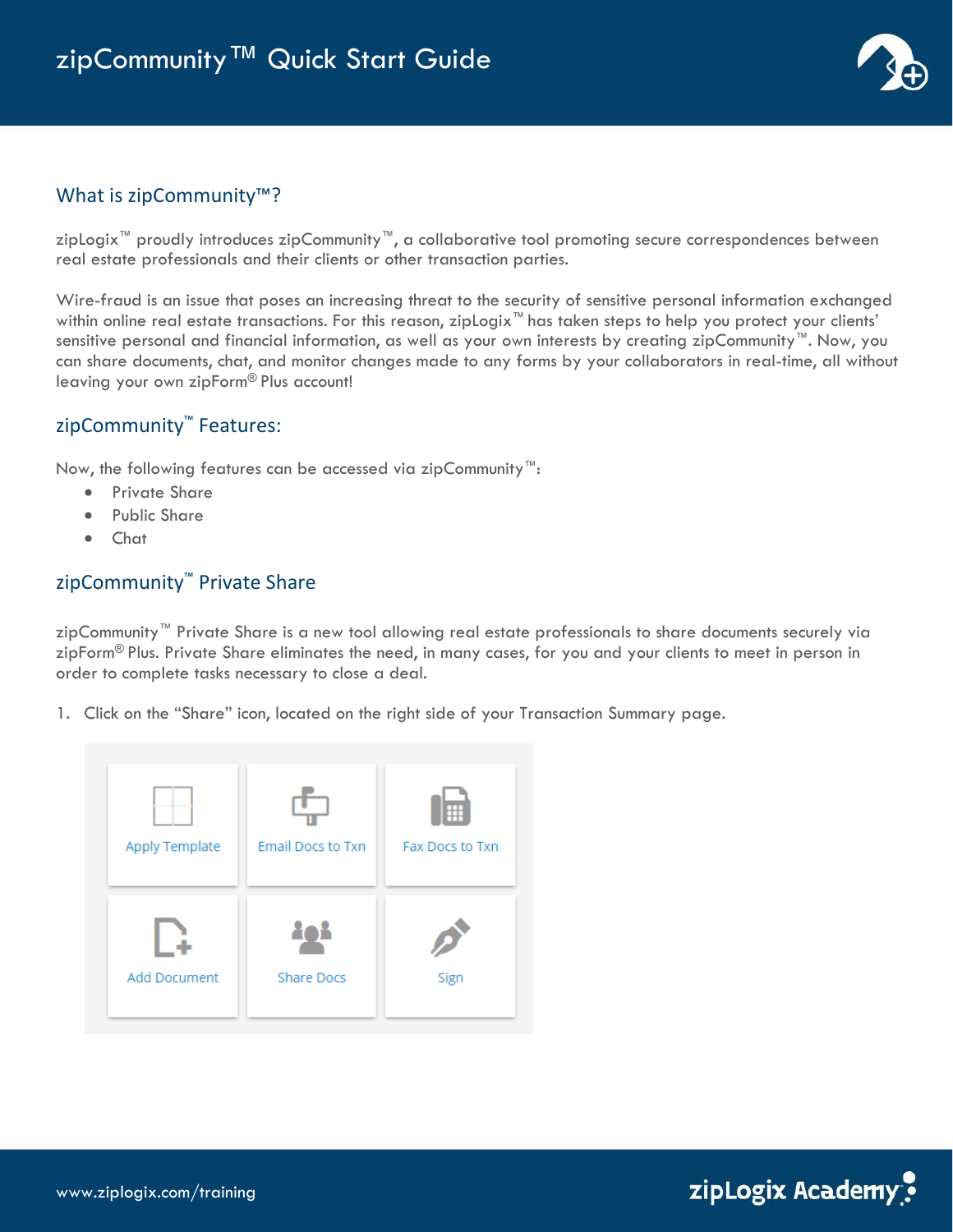

2. Enter into your secure zipCommunity™ area and click on "Private Share."

| → Dashboard → Transactions → Templates → Tasks → Contacts → Partners → Shop → C Help         |                            |                    |
|----------------------------------------------------------------------------------------------|----------------------------|--------------------|
| $\mathcal{P}$<br>$\blacksquare$<br>$\zeta$ Back<br>Public Share<br>Chat                      |                            |                    |
| $\mathbf{z}$                                                                                 |                            |                    |
|                                                                                              |                            |                    |
| <b>Private Share</b><br>Creating a Private Share grants permissions only to specified users. |                            |                    |
| $\bullet$                                                                                    |                            |                    |
| Click to start sharing                                                                       |                            |                    |
|                                                                                              |                            |                    |
|                                                                                              |                            |                    |
|                                                                                              |                            |                    |
|                                                                                              |                            |                    |
| Terms   Accessibility   Privacy   Support                                                    | TM & @ 2017 zipLogix® P191 | <b>Guided Help</b> |
|                                                                                              |                            |                    |

3. Select the individual with whom you would like to securely share documents.



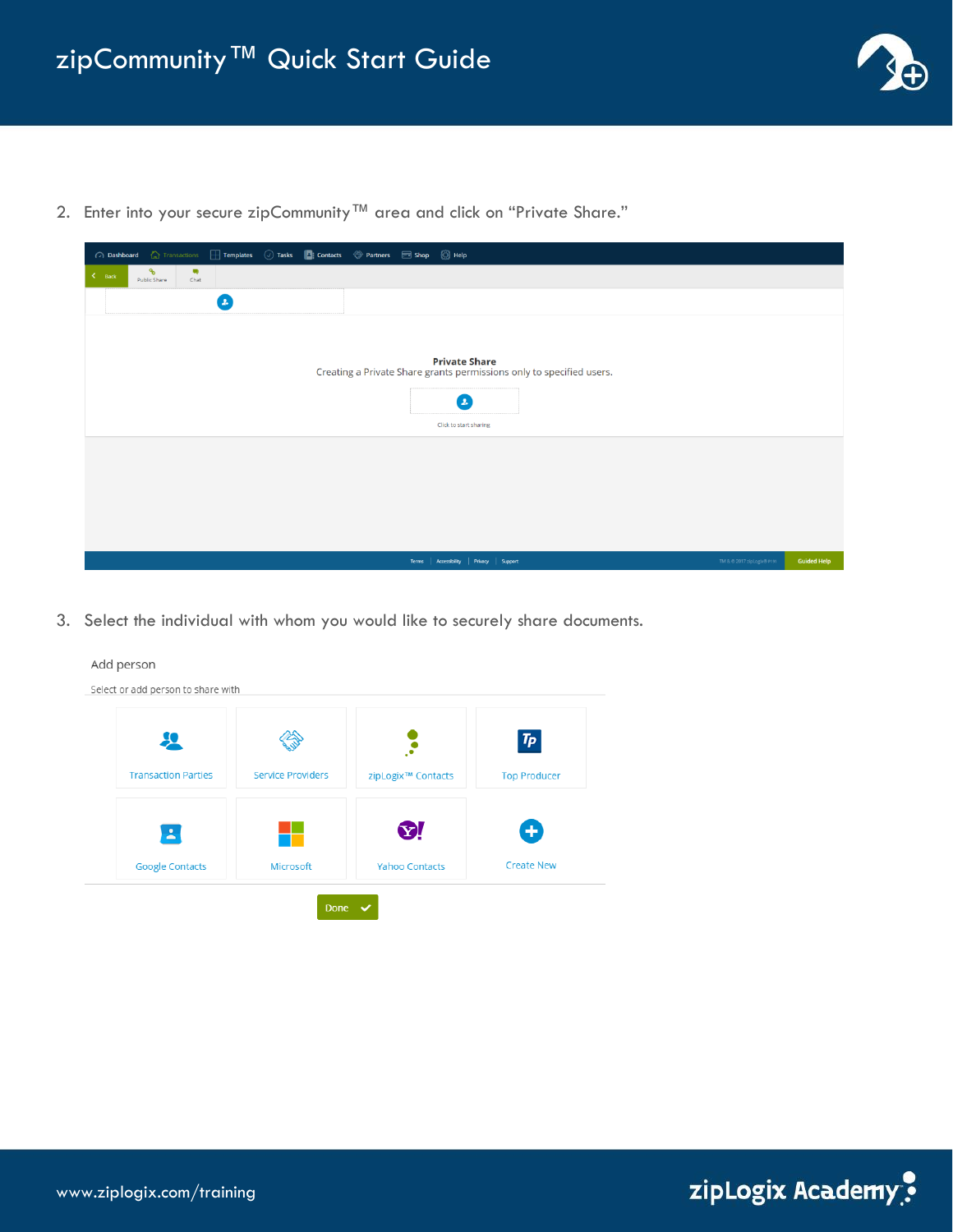

4. Set your collaborator's permissions\*, select a "Stop sharing date," and click "Next."



*\*Can edit forms option only available in Broker Administrators and Individual Agent accounts.*

5. Choose documents to share by selecting the check box located just to the left of your preferred document(s).

| <b>Share Documents</b>                                               |                                |
|----------------------------------------------------------------------|--------------------------------|
| Select the forms or documents you want to share with <b>Jane Doe</b> |                                |
|                                                                      | $\hat{\mathbf{z}}$<br>Show All |
| ■ - 3672 Marygrove Cir.                                              |                                |
|                                                                      |                                |
| Buy - Sell Agreement (7 Page) 01-17-2017                             |                                |
| Checklist                                                            |                                |
| History                                                              |                                |
| EarnestMoney Water Agreement                                         |                                |
| Document                                                             |                                |
| Standard Listing Contract - [SLC]                                    |                                |
| Buy - Sell Agreement (7 Page) - [BUYSELL]                            |                                |
| Close x                                                              | Send & Save 4<br>Save          |

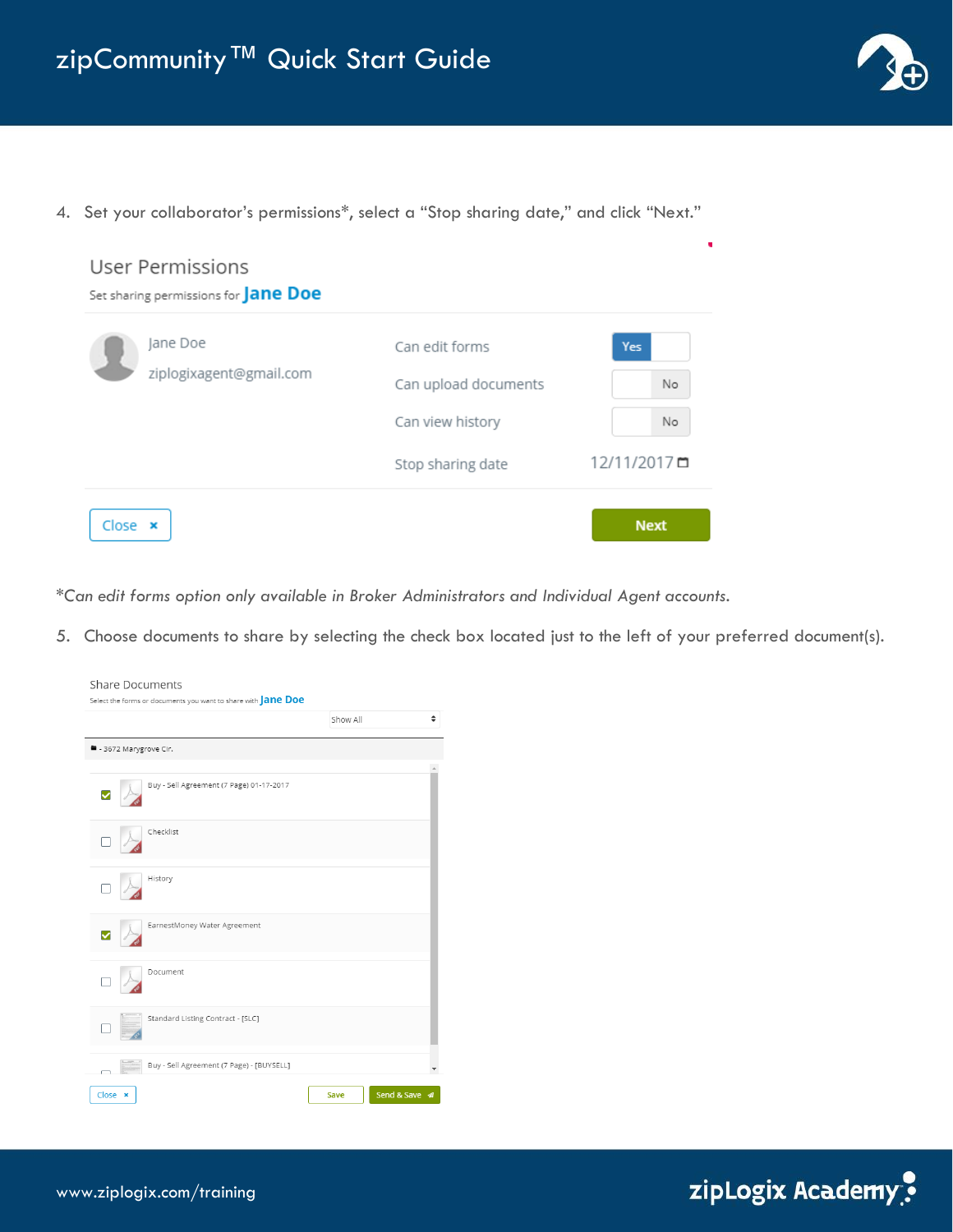

6. Click "Send and Save."



7. Enter in text for your email, and click "Send."

| <b>Community Invitation</b>       |                                                                                |
|-----------------------------------|--------------------------------------------------------------------------------|
| Send Using                        |                                                                                |
|                                   |                                                                                |
| To:                               | Jane Doe (ziplogixagent@gmail.com)                                             |
| Subject:                          |                                                                                |
| 3672 Marygrove Cir. Collaboration |                                                                                |
|                                   |                                                                                |
| Dear Jane Doe                     |                                                                                |
|                                   |                                                                                |
|                                   |                                                                                |
| Cir                               | Lorraine Larkin has invited you to collaborate on documents for 3672 Marygrove |
|                                   |                                                                                |
| Hi Jane,                          |                                                                                |
|                                   | Please fill in your information for these documents.                           |
|                                   |                                                                                |
| Thank you!<br>Lorraine            |                                                                                |
|                                   |                                                                                |
| Characters remaining:172          |                                                                                |

8. The collaborator will receive an invitation via email to review the shared documents.



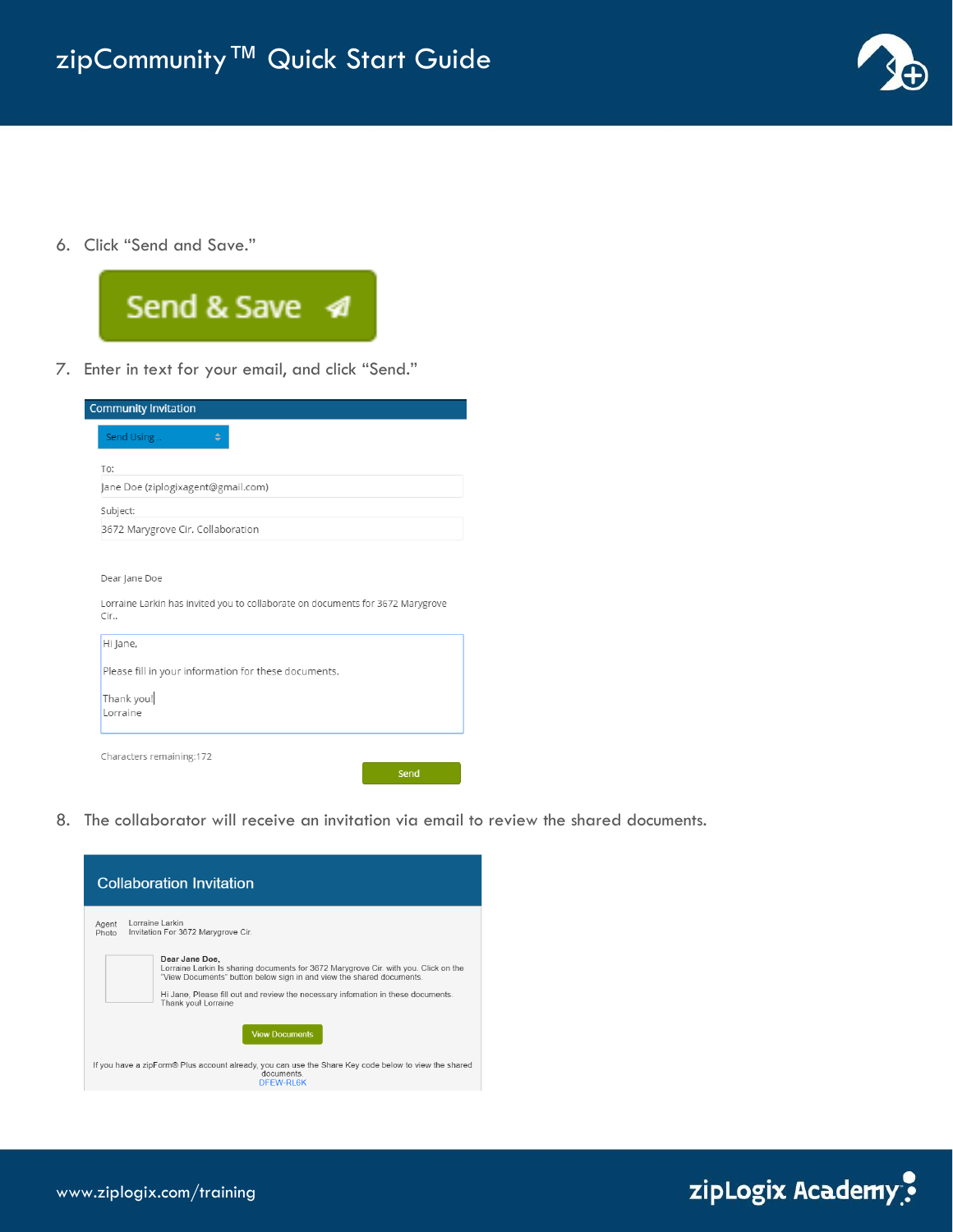

# zipCommunity<sup>™</sup> Public Share

zipCommunity™ Public Share lets you share a document or document set with more than one individual at a time.

1. From the upper left corner of your secure, zipCommunity™ area, click "Public Share."



2. Click the toggle to turn Public Sharing to "On."

| Public Sharing | Turn Public Sharing "On." Set a date for the public links to expire. Then select the type of public link to<br>create. Preveiw the link, then copy to your clipboard. |  |
|----------------|-----------------------------------------------------------------------------------------------------------------------------------------------------------------------|--|
| Public Sharing | Off                                                                                                                                                                   |  |
|                | $Close \times$<br>Save                                                                                                                                                |  |

3. Select a "Stop sharing date" to the right of the toggle, then select your document(s) to share.



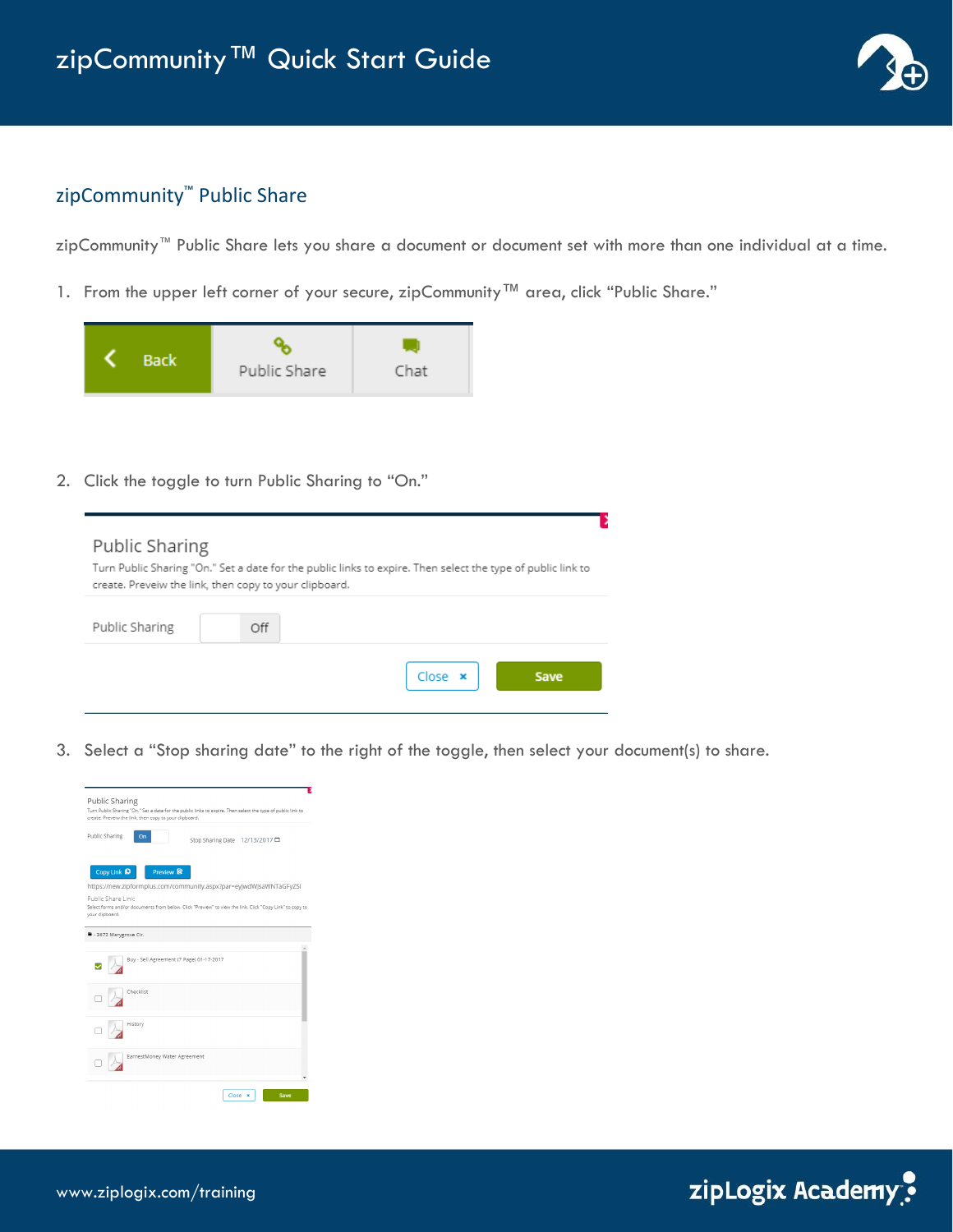

4. Click "Copy Link," then click "Save." You may now copy & paste the link to your selected documents into any email correspondence.

| Copy Link <sup>D</sup><br>Preview <b>Q</b>                                                                                                                                                                                                                            |
|-----------------------------------------------------------------------------------------------------------------------------------------------------------------------------------------------------------------------------------------------------------------------|
| https://new.zipformplus.com/community.aspx?par=eyJwdWJsaWNTaGFyZSI                                                                                                                                                                                                    |
| Public Share Link:<br>Select forms and/or documents from below. Click "Preview" to view the link. Click "Copy Link" to copy to<br>your clipboard.                                                                                                                     |
| ■ - 3672 Marygrove Cir.                                                                                                                                                                                                                                               |
| Buy - Sell Agreement (7 Page) 01-17-2017                                                                                                                                                                                                                              |
| <b>Public Sharing</b><br>Turn Public Sharing "On." Set a date for the public links to expire. Then select the type of public link to<br>create. Preveiw the link, then copy to your clipboard.                                                                        |
| Public Sharing<br>On<br>Stop Sharing Date 12/13/2017□                                                                                                                                                                                                                 |
| Copy Link <b>D</b><br>Preview <sup>B</sup><br>https://new.zipformplus.com/community.aspx?par=eyJwdWJsaWNTaGFyZSI<br>Public Share Link:<br>Select forms and/or documents from below. Click "Preview" to view the link. Click "Copy Link" to copy to<br>your clipboard. |
| ■ - 3672 Marygrove Cir.                                                                                                                                                                                                                                               |
| Buy - Sell Agreement (7 Page) 01-17-2017                                                                                                                                                                                                                              |
| Checklist                                                                                                                                                                                                                                                             |
| History                                                                                                                                                                                                                                                               |
| EarnestMoney Water Agreement                                                                                                                                                                                                                                          |
| Close x<br>Save                                                                                                                                                                                                                                                       |

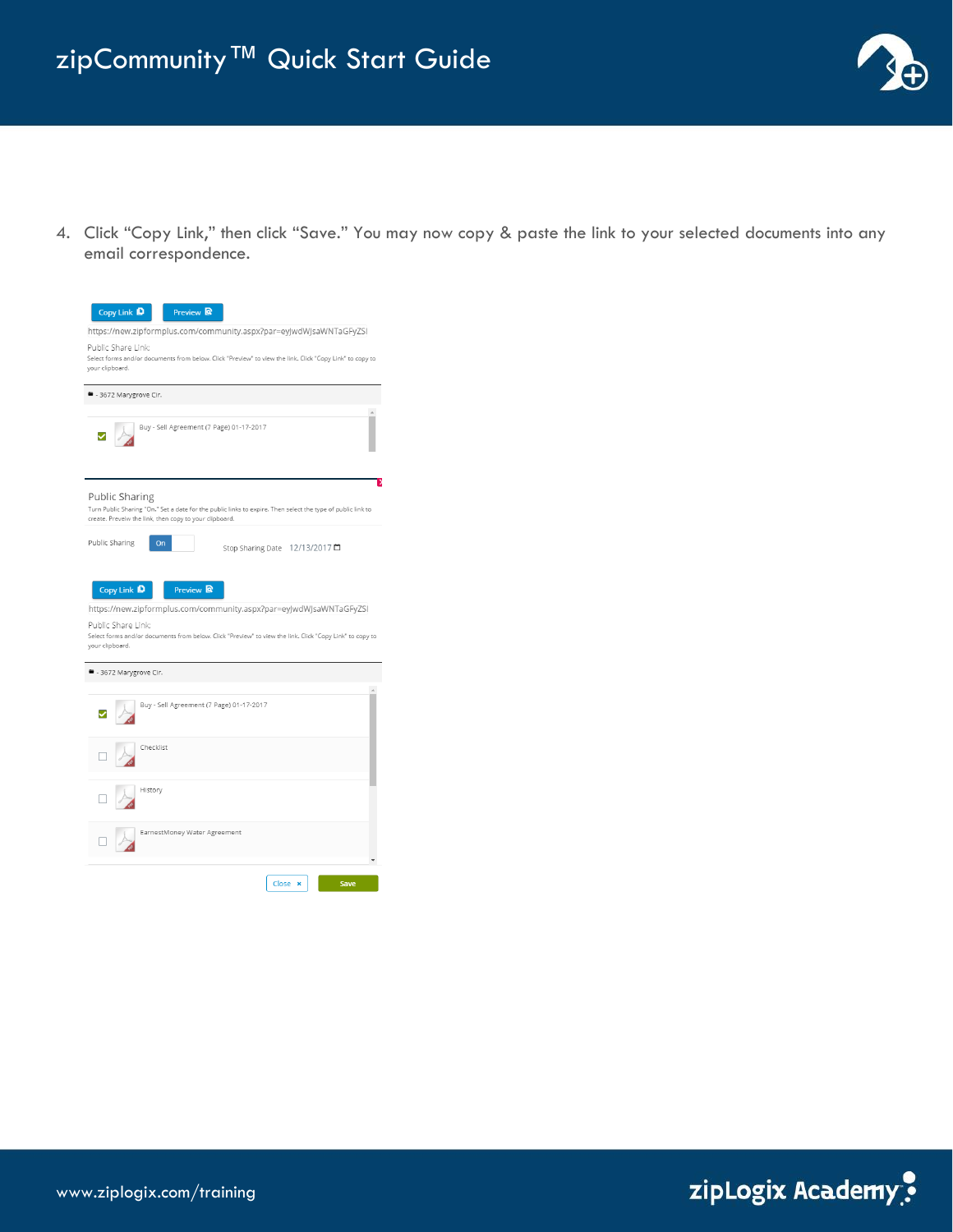

## Chat via zipCommunity™

Take your correspondences with clients and other transaction parties to the next level with the zipCommunity™ Chat feature! Chat allows you to easily send instant messages to another individual with whom you are sharing transaction documents.

1. Click "Chat"



2. Click on "Start a new conversation."

| zipCommunity? |               |                                            | $\pmb{\times}$ |
|---------------|---------------|--------------------------------------------|----------------|
| $\equiv$      | $\mathcal{S}$ |                                            |                |
|               |               |                                            |                |
|               |               |                                            |                |
|               |               |                                            |                |
|               |               | You don't have any active chats right now. |                |
|               |               | Start a new conversation                   |                |
|               |               |                                            |                |
|               |               |                                            |                |
|               |               |                                            |                |
|               |               |                                            |                |
|               |               |                                            |                |

3. Select an individual to chat with, or add a new participant to your chat log to contact.